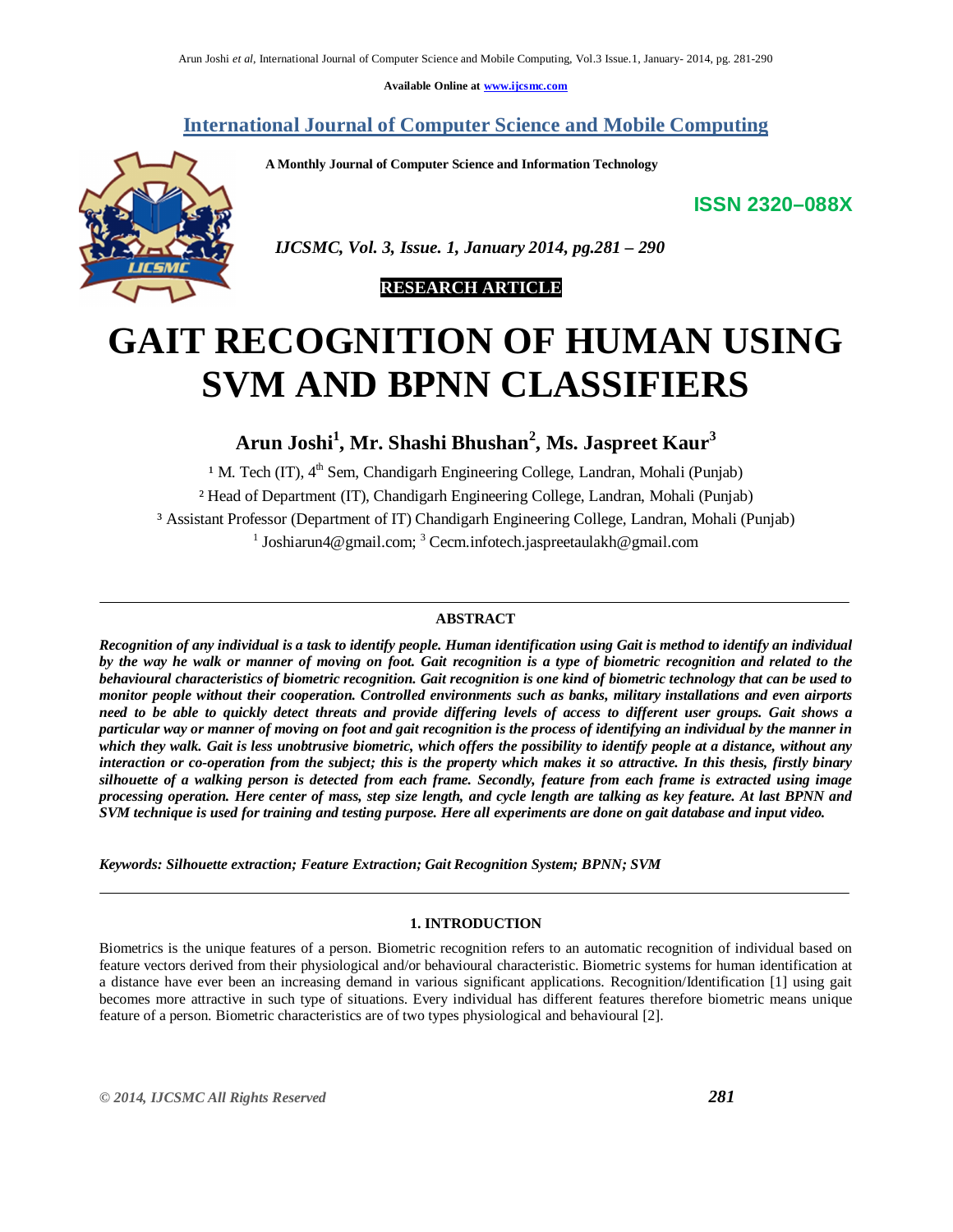Physiological characteristics are face, fingerprints, iris, palm print, DNA etc. And behavioural characteristics are voice and gait. As these physiological characteristics does not provide good results in low resolution and need user cooperation therefore recognition using Gait is more attractive. Recognition using gait means to identify a person by the way he move or walk. Gait recognition can also used for low resolution images. The definition of gait is "A particular way or manner of walking on foot". Human gait recognition works from the observation that an individual's walking style is unique and can be used for human identification. Depending on feature extraction, gait recognition methods are classified as appearance-based and model-based gait recognition. The appearance-based approaches suffer from changes in the appearance owing to the change of the viewing or walking directions. Model-based approaches [3] extract the motion of the human body by means of fitting their models to the input images. Model-based methods are view and scale invariant.

#### **II. GAIT RECOGNITION SYSTEM**

System will identify unauthorized individual and compare his gait with stored sequences and recognize him. Background subtraction is the common approach of gait recognition. Background subtraction [4] method is used to subtract moving objects and to obtain binary silhouette. Using background subtraction, pre-processing is done to reduce noise. Background subtraction techniques are also classified into two types: non- recursive methods and recursive methods. Non recursive technique uses sliding window approach for background subtraction. Recursive methods use single Gaussian method and Gaussian mixture model.

Gait recognition method contains two parts :

- Training part
- Testing part.



**Figure1: The basic Gait Recognition System.**

Gait is a person's manner of walking. By this verification process, the system can identify the registered person. There are three different systems which can be categories as knowledge based, object based and biometric based. Knowledge based system is using normally password and pin number. The object base is combination of knowledge based and object based such as smart card with pin code. But both password and smart card system can be steal or lost or forgotten to bring. To overcome these problems, the biometric based may have helped to solve the problems. It can be more reliable and is easy to interface with system. Nowadays biometric is the top research stages for the preventing purposes. Biometric gait recognition refers to verifying or identifying persons using their walking style.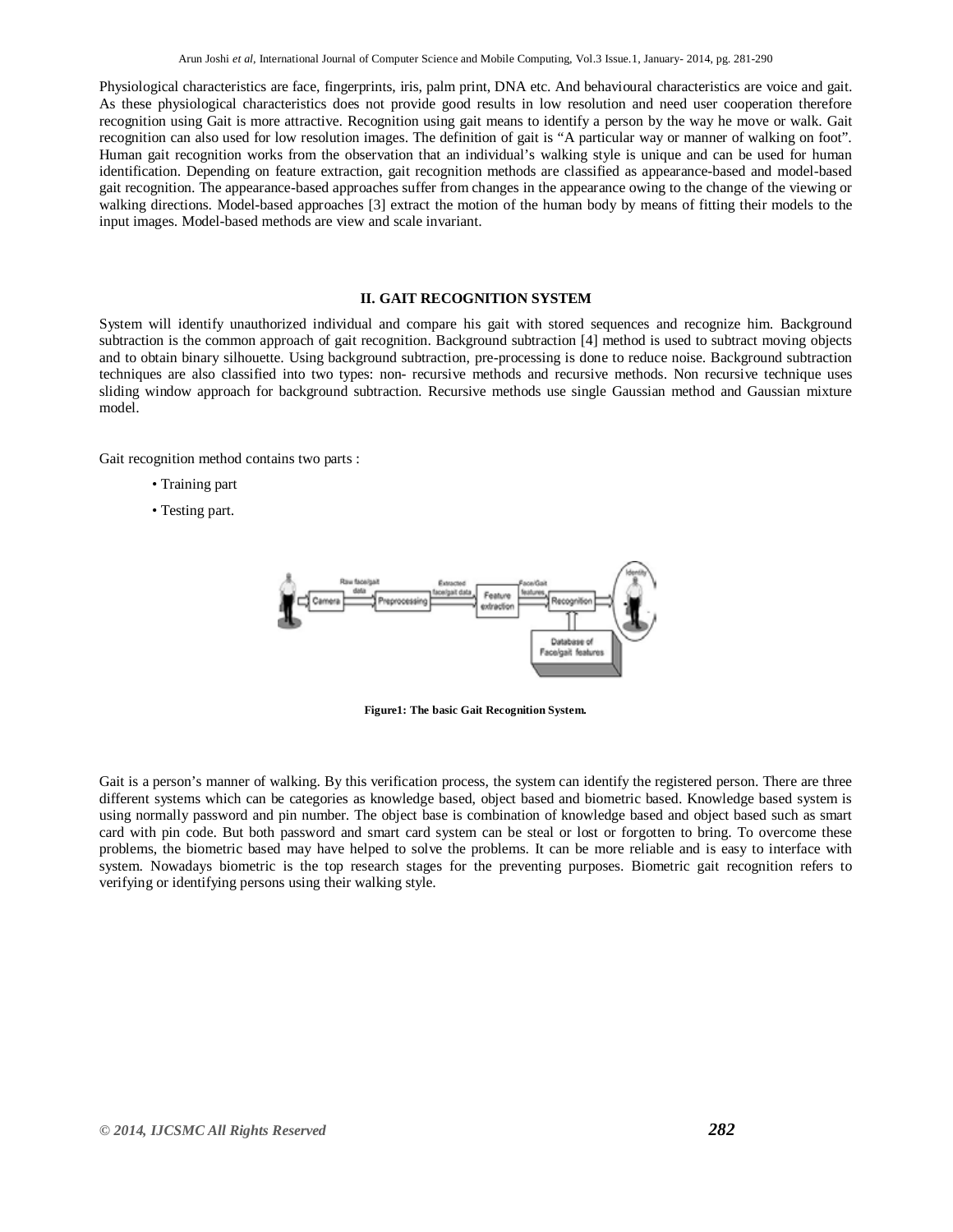The following is the flowchart of the Proposed Gait Recognition System:



**Figure2. The flowchart of the proposed gait recognition system**

Human recognition based on gait is relatively recent compared to other approach such as fingerprint, iris, facial etc. The biometric gait recognition can be grouped into three categories which are known as motion vision (MV) based, floor sensor (FS) based and wearable sensor (WS) based. So this paper is going to focus on motion vision based system for surveillance.



**Figure3. The classification of gait recognition system**

Model based approaches [3] are difficult to follow in low resolution images also they have high computational complexity. Advantage of this approach is the ability to derive gait signature from model parameter and free from the effect of different clothing. Features used in this approach are insensitive to background cluttering and noise. Model based gait recognition system includes motion of thigh and lower leg rotation that describes both walking and running. The use of double pendulum to describe the thigh and lower leg movement. Model based method construct human model to recover features describing gait dynamics such as stride and kinematics of joint angle [5].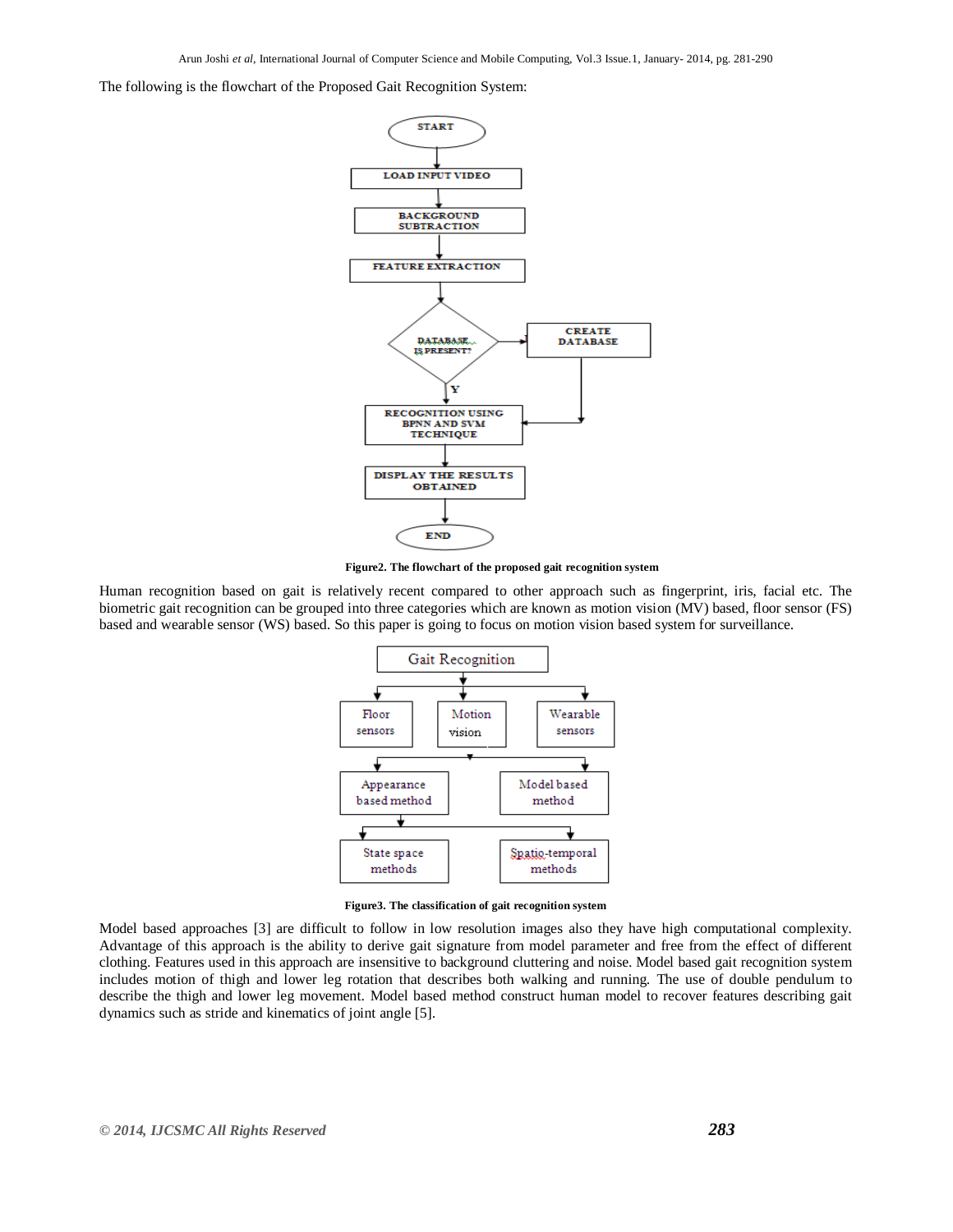Parameters used in this approach are height, distance between head and pelvis. Model free approach is easy to follow and has less computational complexity and this approach is best suited for real time systems. They used model free approach for gait recognition based on outermost contour [6]. Background subtraction-Identifying moving objects from a video sequence are a fundamental task in Gait recognition. A common approach is background subtraction in which moving objects from background in the scene are identified. Pixels in the current frame that deviate significantly from the stationary background are considered to be moving objects.

# **III. SILHOUETTE REPRESENTATION**

An important cue in determining underlying motion of a walking figure is temporal changes of the walker's silhouette. To make the proposed method insensitive to changes of color and texture of clothes, we use only the binary silhouette [7].

Silhouette analysis based recognition system was proposed. In this, distance signal was the feature vector, which is obtained by calculating distance between each pixel and centroid of the binary silhouette. In this paper, some of these limitations are overcome by taking combined features in the form of width and shape information of the binary silhouette of the person to be identified.



#### **Figure4. Silhoutte Extraction**

First step of the proposed method is the extraction of foreground objects i.e., human and other moving objects are extracted from input video sequences. Gaussian mixture model [8] is used for foreground object estimation in which an additional step of filtering by median filter is incorporated to remove noises. Moving target classification algorithm is used separate human being (i.e., pedestrian) from other foreground objects (viz., vehicles). Shape and boundary information is used for this moving target classification. Width vector of outer contour of binary silhouette and MPEG-7 ART (Angular Radial Transform) coefficients are taken as the feature vector. These extracted feature vectors are used to recognizing individuals. Hidden Maekov Model (HMM) [9] is used for recognizing persons on the basis of gait. Various parameters like distance between hand and distance between leg are calculated .Finally SVM and BPNN results are calculated which is far better in comparison to previous research paper.

## **IV. FEATURE EXTRACTION**

Feature selection is a crucial step in gait recognition. The feature must be robust to operating conditions and should yield good discriminability across individuals. Each gait sequence is divided into cycles. Gait cycle is defined as person starts from rest, left foot forward, rest, right foot forward, rest. Figure 4 shows the stances during gait cycle. Gait cycle is determined by calculating sum of the foreground pixels. At rest positions this value is low. By calculating number of frames between two rest positions, gait cycle (period) is estimated.



**Figure 5: Stances during a gait cycle**

In the proposed method, two types of features are extracted, the height and the width of the silhouette.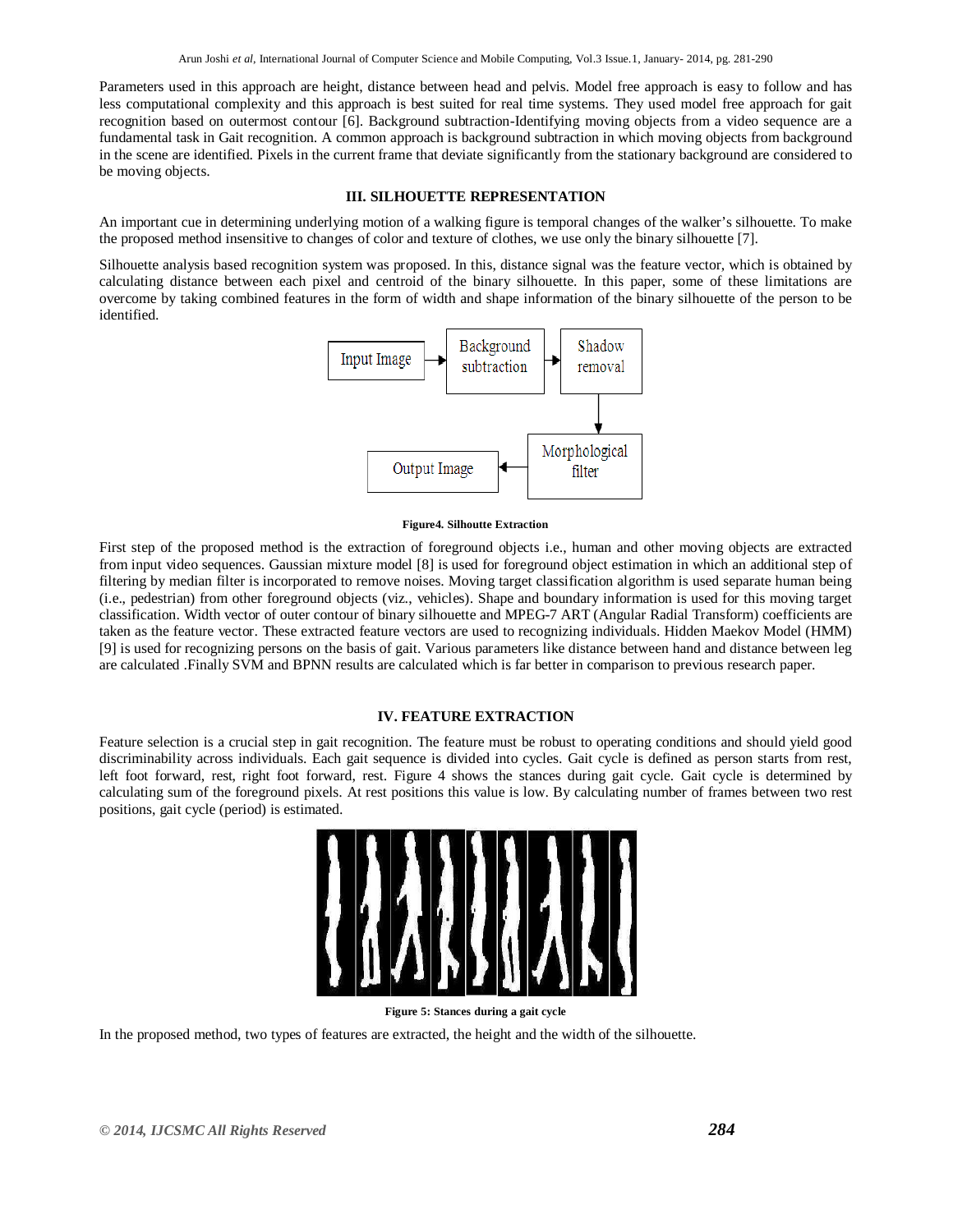#### **V. RECOGNITION**

Once we obtain gait features, the next step is gait recognition. In this section, we introduce Neural Network. We give a brief description of the Neural Network method.

## *A. BACK PROPAGATION NEURAL NETWORK*

A Neural networks are composed of interconnecting artificial neurons (programming constructs that mimic the properties of biological neurons). Neural networks [10] may either be used to gain an understanding of biological neural networks, or for solving artificial intelligence problems without necessarily creating a model of a real biological system. The real, biological nervous system is highly complex: neural network algorithms attempt to abstract this complexity and focus on what may hypothetically matter most from an information processing point of view.

Neural networks give effective results for solving multiple class classification problems. The neural network facilitates gait recognition because of their highly flexible and non linear modelling ability. Neural network has three types of layers: input layer, output layers and hidden layers. Hidden layer does intermediate computation before directing the input to output layer. Back propagation can also be considered as a generalization of delta rule. When back propagation network is cycled, an input pattern is propagated forward to the output units through the intervening input to hidden and hidden to output weights. Neural network have been widely used in image and signal processing.

This class of networks consists of multiple layers of computational units, usually interconnected in a feed-forward way. Each neuron in one layer has directed connections to the neurons of the subsequent layer. In many applications the units of these networks apply a sigmoid function as an activation function. The universal approximation theorem for neural networks states that every continuous function that maps intervals of real numbers to some output interval of real numbers can be approximated arbitrarily closely by a multi-layer preceptor with just one hidden layer. This result holds only for restricted classes of activation functions, e.g. for the sigmoid functions. Multi-layer networks [11] use a variety of learning techniques, the most popular being back-propagation. Here, the output values are compared with the correct answer to compute the value of some predefined error-function. By various techniques, the error is then fed back through the network. Using this information, the algorithm adjusts the weights of each connection in order to reduce the value of the error function by some small amount. After repeating this process for a sufficiently large number of training cycles, the network will usually converge to some state where the error of the calculations is small. In this case, one would say that the network has learned [12] a certain target function.



**Figure 6: Basic layout of the Neural Networks**

To adjust weights properly, one applies a general method for non-linear optimization that is called gradient descent. For this, the derivative of the error function with respect to the network weights is calculated, and the weights are then changed such that the error decreases (thus going downhill on the surface of the error function). For this reason, back-propagation[13] can only be applied on networks with differentiable activation functions.

Other advantages include:

1. Adaptive learning: An ability to learn how to do tasks based on the data given for training or initial experience.

2. Self-Organization: An BPNN can create its own organization or representation of the information it receives during learning time.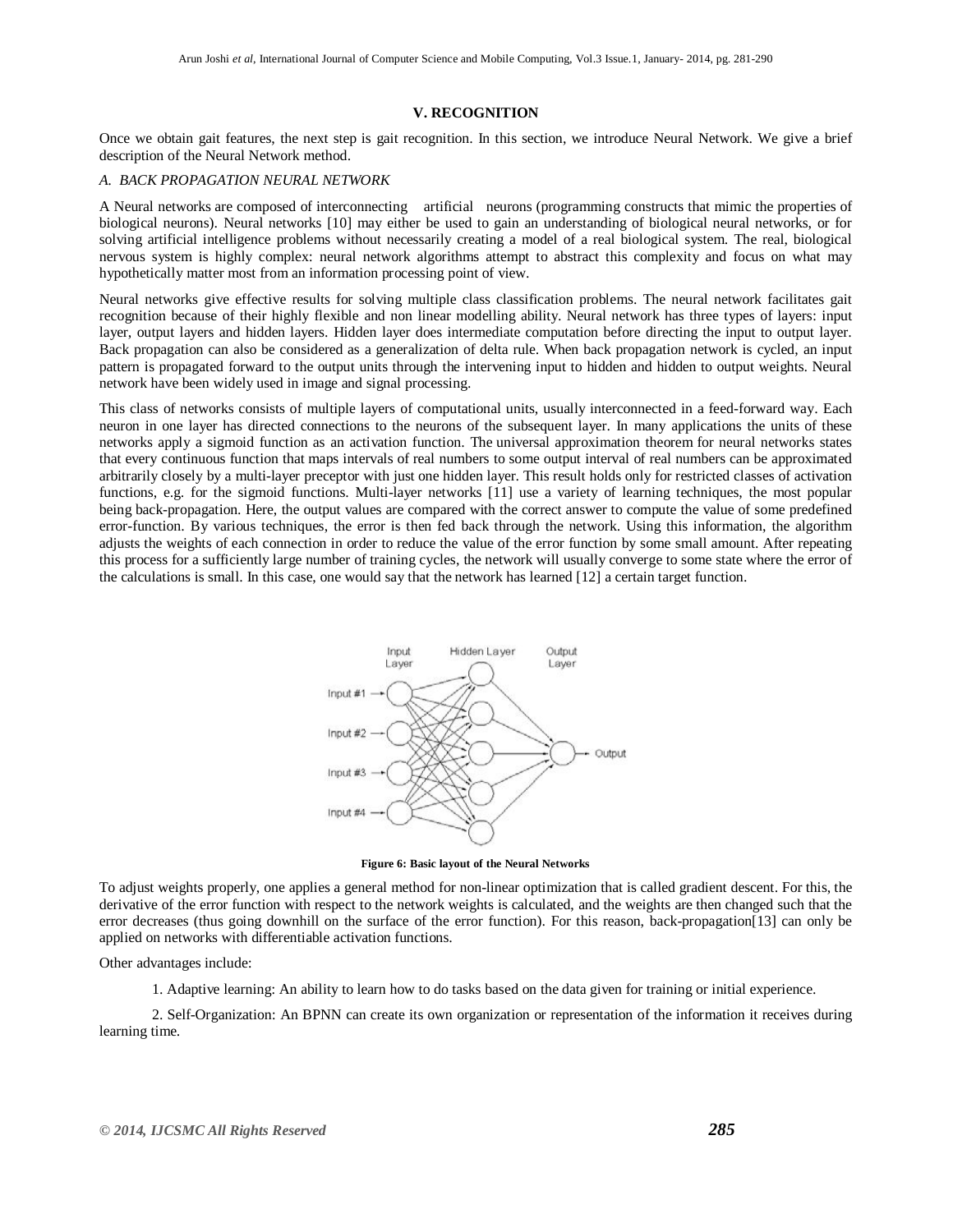Arun Joshi *et al*, International Journal of Computer Science and Mobile Computing, Vol.3 Issue.1, January- 2014, pg. 281-290

3. Real Time Operation: BPNN computations may be carried out in parallel, and special hardware devices are being designed and manufactured which take advantage of this capability.

Fault Tolerance [14] via Redundant Information Coding: Partial destruction of a network leads to the corresponding degradation of performance. However, some network capabilities may be retained even with major network damage.

## *B. SUPPORT VECTOR MACHINE (SVM)*

The SVM classifier is widely used in bioinformatics (and other disciplines) due to its highly accurate, able to calculate and process the high-dimensional data such as gene expression and edibility in modelling diverse sources of data .SVMs belong to the general category of kernel methods. A kernel method is an algorithm that depends on the data only through dot-products. When this is the case, the dot product can be replaced by a kernel function which computes a dot product in some possibly high dimensional feature space. This has two advantages: First, the ability to generate non-linear decision boundaries using methods designed for linear classifiers. Second, the use of kernel functions allows the user to apply a classifier to data that have no obvious fixed-dimensional vector space representation. When training an SVM the practitioner needs to make a number of decisions: how to pre-process the data, what kernel to use, and finally, setting the parameters of the SVM and the kernel [12]. Uninformed choices may result in severely reduced performance. We aim to provide the user with an intuitive understanding of these choices and provide general usage guidelines. All the examples shown were generated using the PyML machine learning environment, which focuses on kernel methods and SVMs.

The approach of explicitly computing non-linear features does not scale well with the number of input features: when applying the mapping from the above example the dimensionality of the feature space F is quadratic in the dimensionality of the original space. This result in a quadratic increase in memory usage for storing the features and a quadratic increase in the time required to compute the discriminate function of the classifier. This quadratic complexity is feasible for low dimensional data; but when handling gene expression data that can have thousands of dimensions, quadratic complexity in the number of dimensions is not acceptable. Kernel methods solve this issue by avoiding the step of explicitly mapping the data to a high dimensional featurespace.

Gaussian kernel is defined by:

$$
K(\mathbf{x}_i, \mathbf{x}_j) = \exp(-\frac{\left\|\mathbf{x}_i - \mathbf{x}_j\right\|^2}{2\sigma^2})
$$

The theory of SVM is based on the idea of structural risk minimization [15]. In many applications, SVM has been introduced as a powerful tool for solving classification problems. Consequently, many researchers have used SVM on gait recognition. However, it is to be noted that SVM is fundamentally a two-class classifier.

SVM first maps the training samples into a high dimension space (typically much higher than the original data space) and then finds a separating hyper-plane that maximizes the margin between two classes in this high-dimension space. Maximizing the margin is a quadratic programming (QP) problem and can be solved from its dual problem by introducing Lagrangian multipliers. Without any knowledge of the mapping, the SVM can find the optimal hyper-plane by using the dot product functions in original space that are called kernels. There are several kernels proposed by researchers. Here, we use radial basis function (RBF). Once the optimal hyper-plane is established, we can directly use a decision function to classify testing samples.

For solving multi-class problems, various methods have been proposed for combining multiple two class SVMs in order to build a multi-class classifier, such as "one-against-one" and "one-against rest" methods. In this paper, we use the "one against- one" method  $[16]$  in which  $k(k-1)=2$  classifiers are constructed and each one trains samples from two different classes. In classification, we use a voting strategy: each two-class SVM is considered as a voter (i.e.  $k(k - 1)=2$  voters in all), and then each testing sample is classified to the class with maximum number of votes.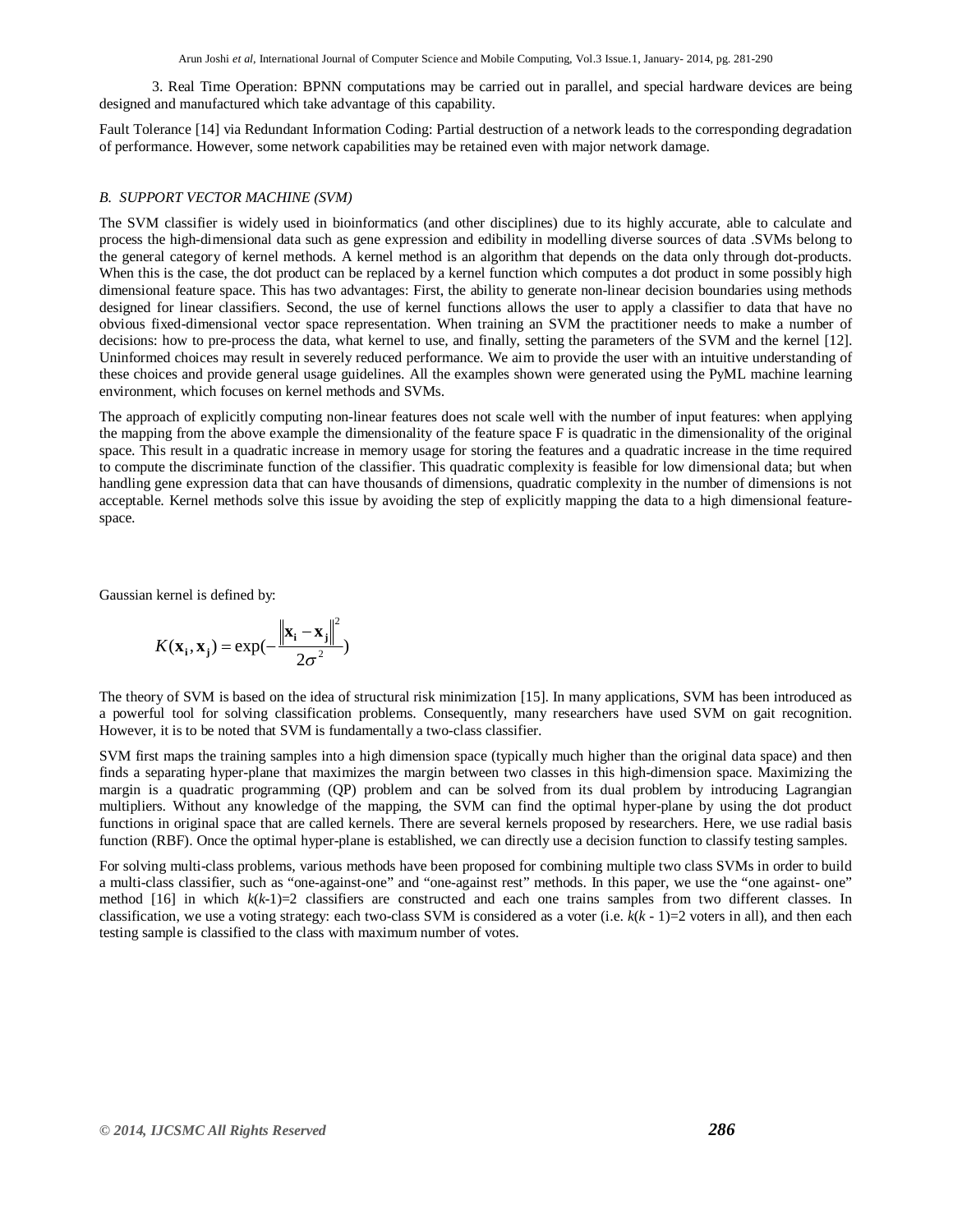The following are the various outcomes of the proposed system.







**Figure 8. The input video is loaded and background substraction is performed.**



**Figure 9. All the parameters are been calculated.**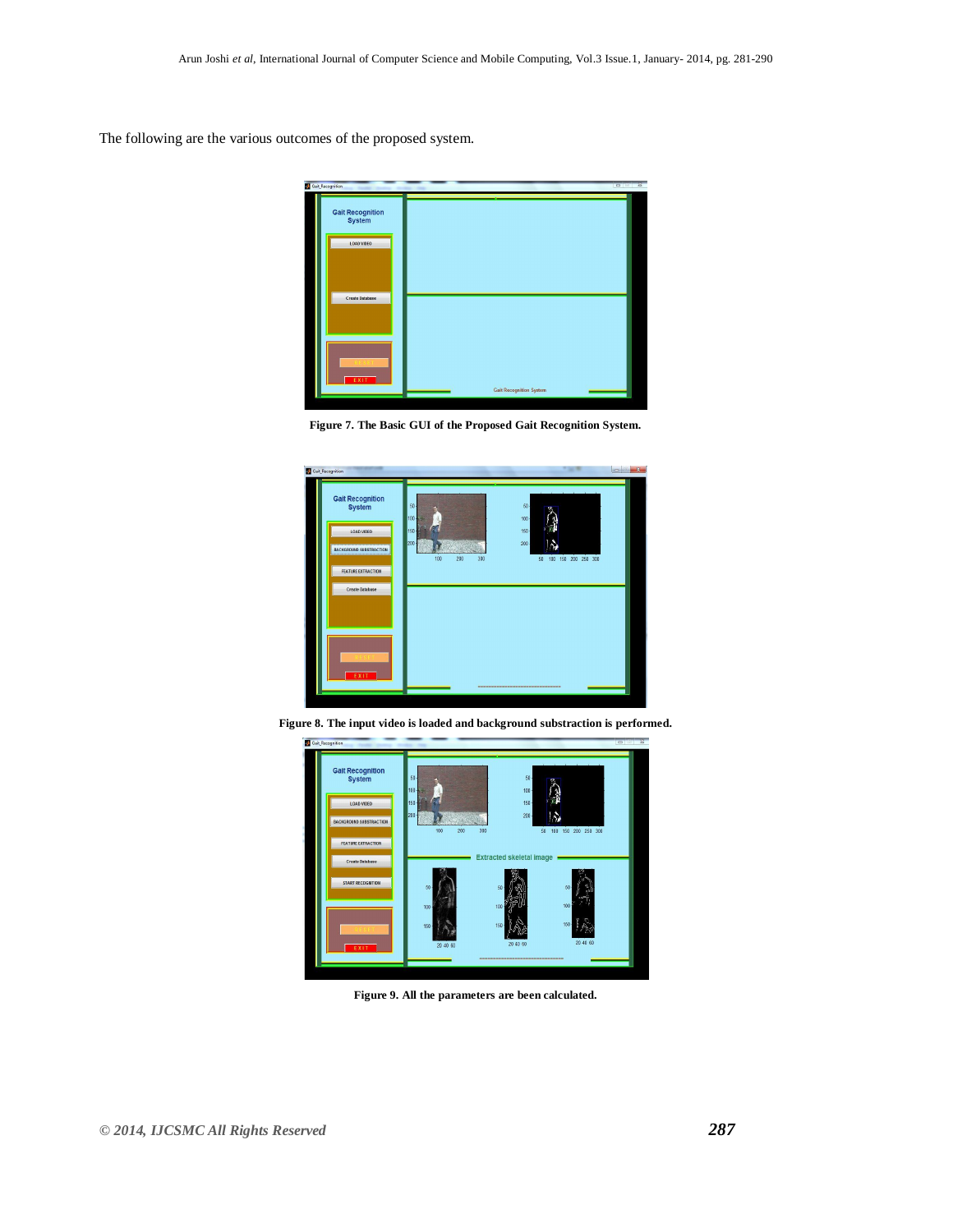

**Figure 10. The source image and the target images have to be compared.**



**Figure 11. Neural Network Tool used for Pattern Recognition.**



**Figure 12. In this the input image and the output image are same therefore we obtained the CCR.**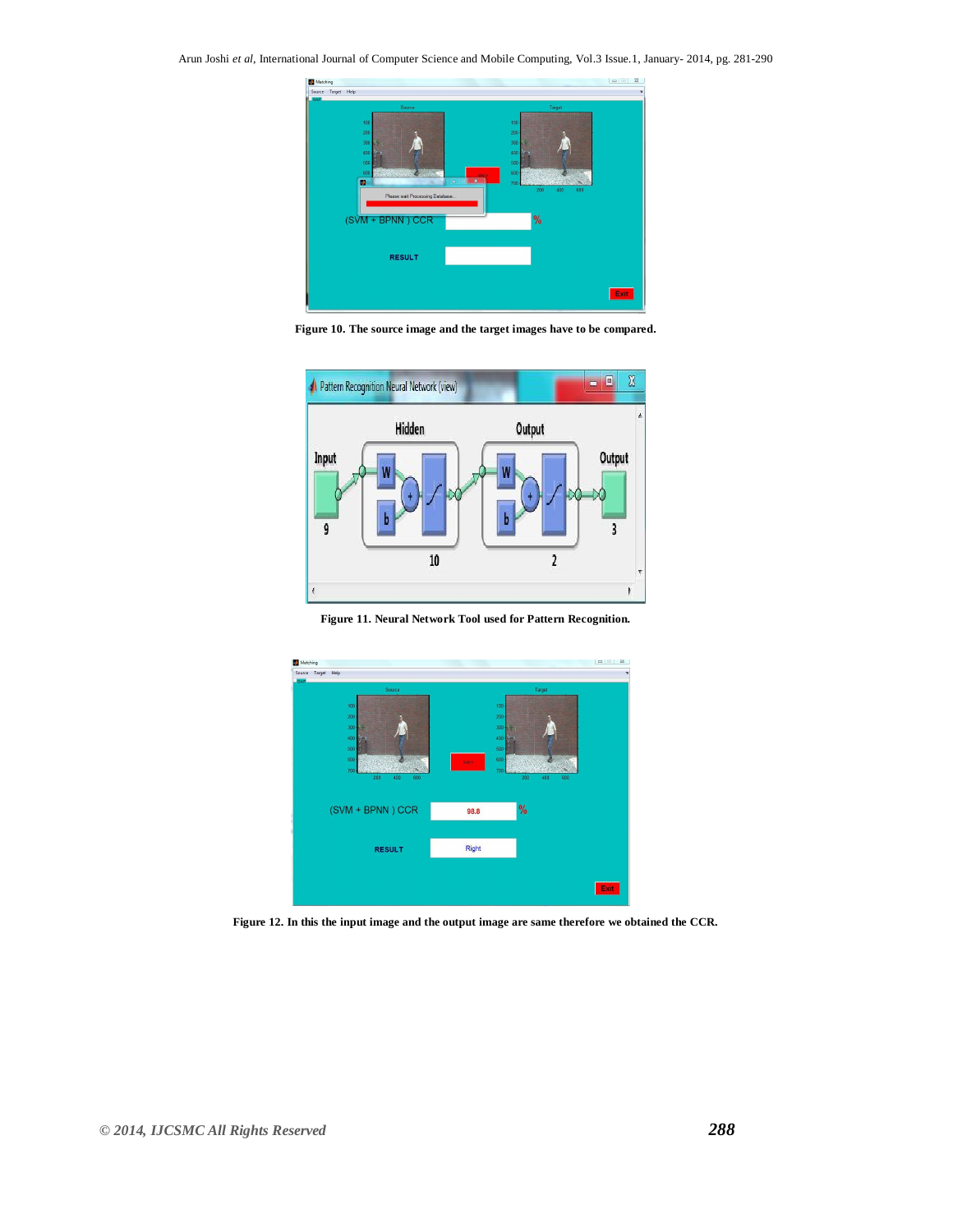| Command Window                         | $H \cup K$ |
|----------------------------------------|------------|
| 00000000 800000000<br>OUTPUT MESSAGE = |            |
| Right                                  |            |
| OUTPUT MESSAGE =<br>1011-1201-002      | Ë          |
| Right                                  |            |

**Figure13. The message will be displayed on the command window.**



**Figure14. The input image and the output image are not same, therefore it will display the message 'NONE'.**

#### **VI. CONCLUSION**

With the increasing demands of visual surveillance systems, human identification at a distance has recently gained more interest. Gait is a potential behavioral feature and many allied studies have demonstrated that it has a rich potential as a biometric for recognition. This paper has described a simple but effective method for automatic person recognition from body silhouette and gait. The combination of a background subtraction procedure and a simple correspondence method is used to segment and track spatial silhouettes of a walking figure. Gait based recognition has been described in context of person authentication. Several existing techniques for gait recognition have been discussed. Intermediate results describe the effectiveness of proposed system. Results obtained in all intermediate steps have been discussed.

#### **REFERENCES**

[1] http://www.darpa.mil/iao/HID.html

[2] S. Stevenage, M. Nixon, and K. Vince, "Visual Analysis of Gait as a Cue to Identity," Applied Cognitive Psychology, vol. 13, pp. 513- 526, 1999.

[3] S. Niyogi and E. Adelson, "Analyzing and Recognizing Walking Figures in XYT," Proc. IEEE CS Conf. Computer Vision and Pattern Recognition, pp. 469-474, 1994.

[4] D. Cunado, M. Nixon, and J. Carter, "Using Gait as a Biometric, via Phase-Weighted Magnitude Spectra," Proc. Int'l Conf. Audio and Video-Based Biometric Person Authentication, pp. 95-102, 1997.

[5] J. Little and J. Boyd, "Recognizing People by Their Gait: The Shape of Motion," Videre: J. Computer Vision Research, vol. 1, no. 2, pp. 2- 32, 1998.

[6] H. Murase and R. Sakai, "Moving Object Recognition in Eigen space Representation: Gait Analysis and Lip Reading," Pattern Recognition Letters, vol. 17, pp. 155-162, 1996.